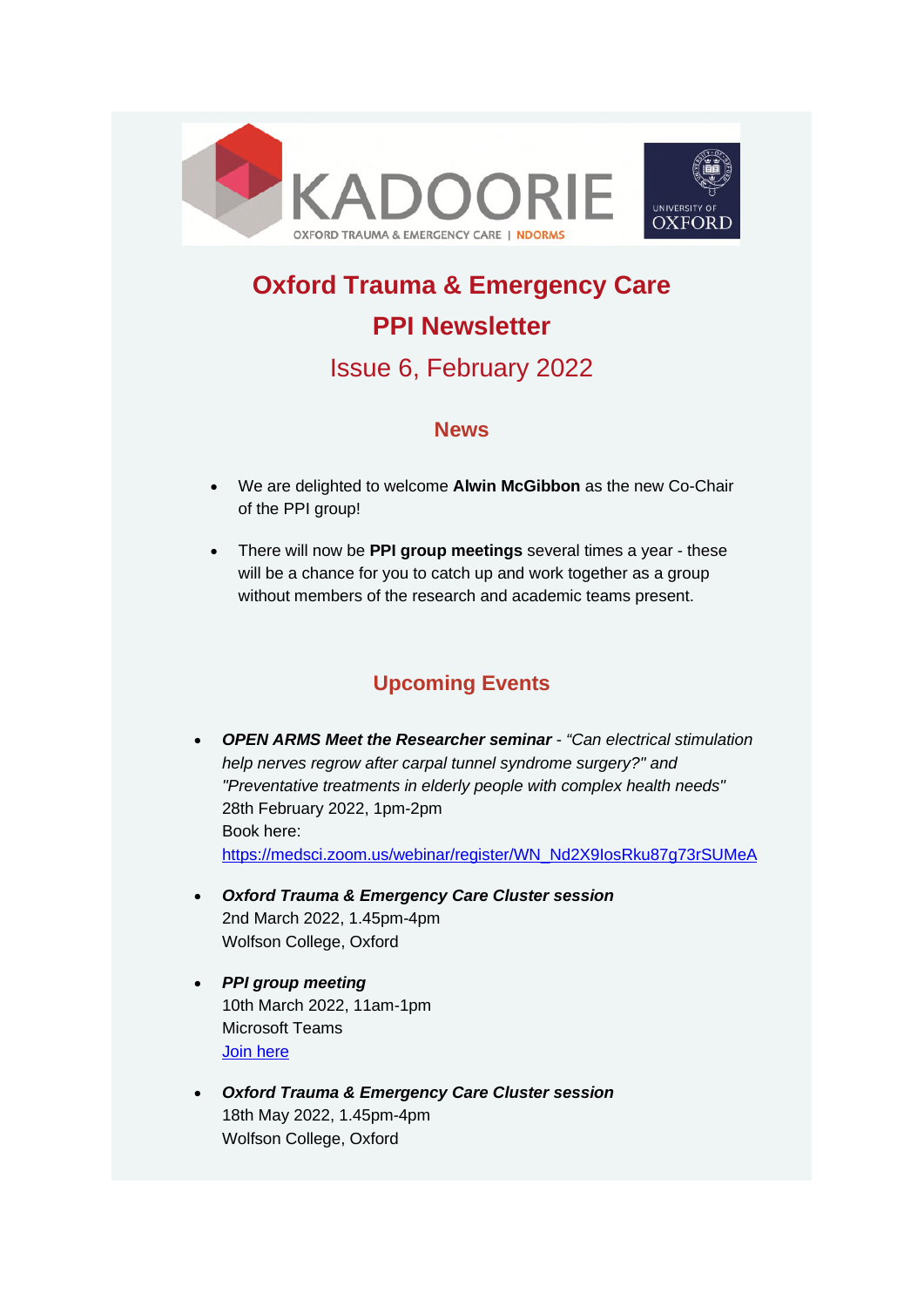#### **Trial updates**

We have recently opened one of our newer studies, **WHiTE10-LIT**, for recruitment. This study will investigate the use of the drug lidocaine to see if it reduces the risk of delirium after surgery for a hip fracture.

**FAME** is also recruiting well and held a Principle Investigators day in February, which was well received. FAME is looking at whether using special plaster cast instead of an operation affects the outcome of an ankle break in people aged 18- 60.

#### **New funded trials**

We have had great success in recent months, receiving lots of new funding from [NIHR](https://www.nihr.ac.uk/) (National Institute for Health Research). We have got five **new studies** starting soon:

**WHiTE12 DUALITY** will compare two types of hip replacement in treatment of older adults with a hip fracture.

**WHiTE13-DECI** will consider whether treatment with a drug (infliximab) reduces the chance of suffering from delirium following operation to treat hip fracture.

**WHiTE14-PRESSURE3** is trialling a device to see whether it helps to prevent the development of heel pressure ulcers in patients with hip fracture.

**PROMOTE** will assess the feasibility of a pain management psychological intervention to improve recovery after experience of major trauma.

**DRAFT-CASP** will look at the clinical and cost effectiveness of casts versus splints, in the treatment of distal radius (wrist) fracture.

> Have you watched the new **WHiTE5** results video yet? *Hold down 'Ctrl' and click on the video below to play!*